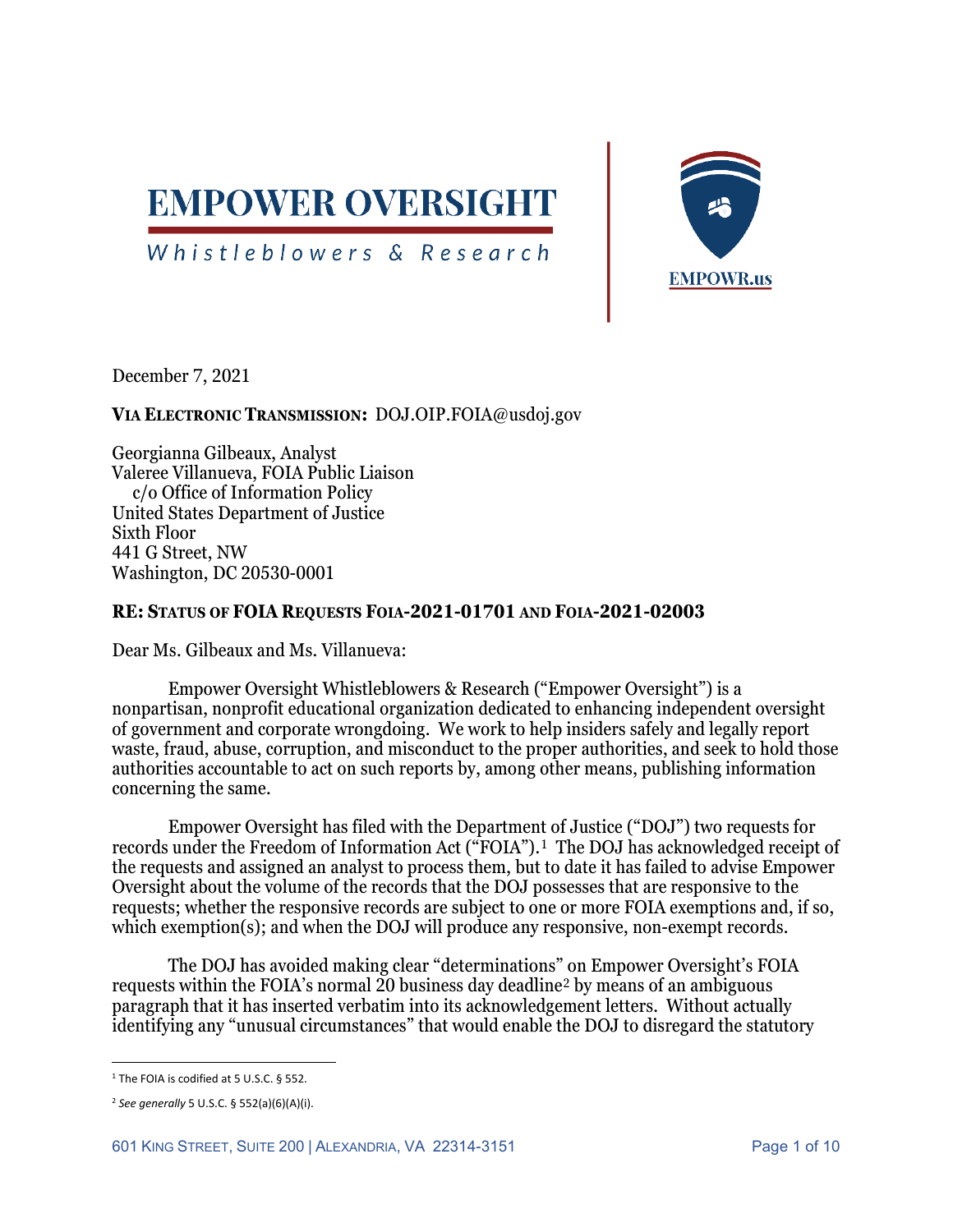deadline for making a "determination," the DOJ has nonetheless sought to benefit from delayed processing through the mere allusion to the possibility of unusual circumstances.

Empower Oversight respectfully requests clarification of the DOJ's position. Please identify any actual "unusual circumstance(s)" or promptly process the FOIA requests if "unusual circumstances" were not present in this matter at the time of the DOJ's acknowledgment letters.

# **FOIA Request FOIA-2021-01701**

On July 12, 2021, Empower Oversight filed with the DOJ a request for records under the FOIA. Empower Oversight's July 12th FOIA request seeks records relating to:

- 1. the Justice Department's consideration and hiring of Ms. [Susan] Hennessey, including all records related to her interest in joining the Department, consideration of her for any Department position, any statements of recommendation, evaluations of her qualifications, records relating to interviews with Ms. Hennessey, notes from any such interviews, and any offers of employment;
- 2. all forms completed by Ms. Hennessey in the application, hiring, and onboarding processes at Department of Justice;
- 3. all conflicts Ms. Hennessey reported or the Department assessed to apply to her;
- 4. all recusals applicable to Ms. Hennessey, including all records relating to any recusal or draft recusal of Ms. Hennessey from matters related to Special Counsel [John] Durham's inquiry;
- 5. all records relating to Ms. Hennessey's deleted tweets;
- 6. all records to or from the relevant Justice Department Ethics Officials, including Michael Nannes or Cynthia Shaw, regarding Ms. Hennessey;
- 7. Ms. Hennessey's calendar entries from the first day of her employment at the Department to the present;
- 8. all records sent or received by Ms. Hennessey that include the terms "Durham," "Special Counsel," "Steele," "dossier," "Clinesmith," or "Danchenko"; [and]
- 9. all records relating to Ms. Hennessey's previous employer, Lawfare, and leaks regarding Special Counsel [Robert] Mueller's investigation.

In addition, Empower Oversight requested: 1) a waiver of search and duplication fees associated with the DOJ's processing of its FOIA request, and 2) expedited processing.

In support of its FOIA request, Empower Oversight explained that on June 29, 2021, Senators Charles Grassley and Ron Johnson wrote to Attorney General Merrick Garland and raised a number of serious questions about Ms. Hennessey's work in the DOJ's National Security Division.[3](#page-1-0) The Senators noted that Ms. Hennessey has a history of expressing partisan views

<span id="page-1-0"></span><sup>&</sup>lt;sup>3</sup> Letter from Senators Charles E. Grassley and Ron Johnson to the Honorable Merrick Garland (June 29, 2021), available at [https://www.judiciary.senate.gov/imo/media/doc/grassley\\_johnson\\_to\\_justice\\_dept.hennesseyconflicts.pdf.](https://www.judiciary.senate.gov/imo/media/doc/grassley_johnson_to_justice_dept.hennesseyconflicts.pdf)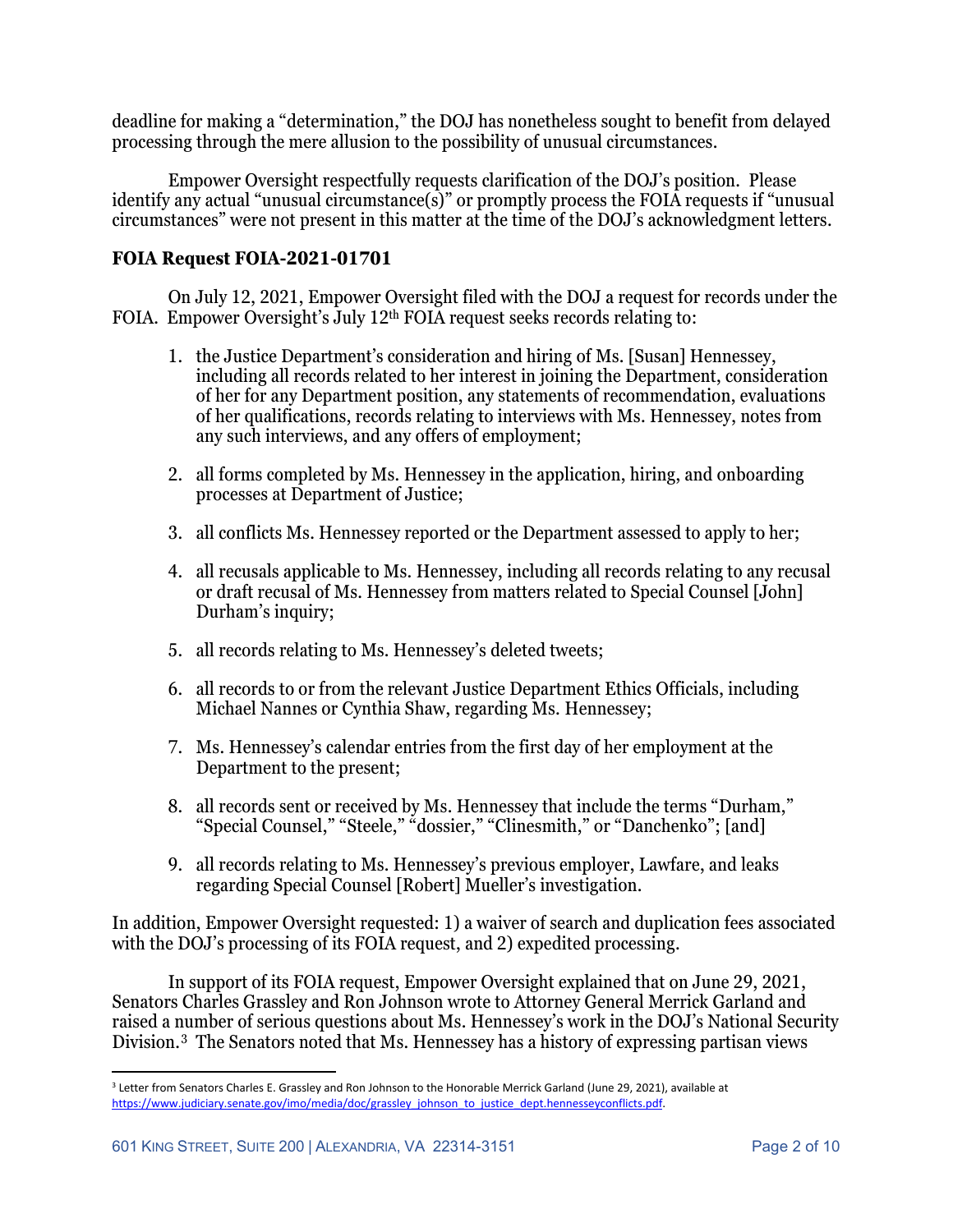concerning the Steele Dossier, the Federal Bureau of Investigation's ("FBI") Crossfire Hurricane investigation, the DOJ Office of Inspector General's review of the Crossfire Hurricane investigation, and Special Counsel Durham's investigation of intelligence, counterintelligence, and law enforcement activities directed at the 2016 presidential campaigns.[4](#page-2-0)

Immediately following the 2020 presidential election Ms. Hennessey reportedly deleted *en masse* tens of thousands of her postings from her Twitter account.[5](#page-2-1) In May 2021, *Fox News* reported that between November 16, 2020, and November 29, 2020, the number of tweets on her Twitter account dropped by more than 33,000.[6](#page-2-2) By June 2021, *The Hill* reported, "Hennessey's account currently shows 242 tweets[.]"[7](#page-2-3) By scrubbing her social media, Hennessey obstructed a thorough examination of the nature and scope of her promotion of the Steele Dossier, defense of the Crossfire Hurricane investigation, and criticism of the Office of Inspector General's review and Special Counsel Durham's investigation.

In light of her prejudicial comments reported by the Senators and news media, along with Ms. Hennessey's effort to frustrate additional research regarding her prior partisan rants on Twitter, her ability to appear objective and impartial in any official duties related to Special Counsel Durham's investigation raises legitimate questions. Thus, there is an acute public interest in the transparency of the DOJ's hiring of Ms. Hennessey, and what steps, if any, it has taken to mitigate the appearance—or reality—that Ms. Hennessey's biases could undermine Special Counsel Durham's independent work.

By letter dated July 22, 2021, the DOJ acknowledged receipt of Empower Oversight's July 12th FOIA request; designated its request as FOIA-2021-01701; denied Empower Oversight's request for expedited processing; postponed a decision on its request for a fee waiver pending a determination "whether fees will be implicated" by the same; identified the analyst assigned to Empower Oversight's request; identified the FOIA liaison assigned to its request; and informed Empower Oversight of the availability of mediation services offered by the National Archives and Records Administration ("NARA"). Additionally, the DOJ advised:

To the extent that your request requires a search in another Office, consultations with other Department components or another agency, and/or involves a voluminous amount of material, your request falls within "unusual circumstances." See 5 U.S.C. 552 § (a)(6)(B)(i)-(iii) (2018). Accordingly, we will need to extend the time limit to respond to your request beyond the ten additional days provided by the statute. For your information, we use multiple tracks to process requests, but within those tracks we work in an agile manner, and the time needed to complete our work on your request will necessarily depend on a variety of factors, including the complexity of our records search, the volume and complexity of any material located, and the order of receipt of your request. At this time we have assigned your request to the complex track. In an effort to speed up our process, you may wish to narrow the scope of your request to limit the number of potentially responsive records so that it can be placed in a different processing track. You can

<span id="page-2-2"></span><sup>6</sup> *Id.*

<span id="page-2-0"></span> $4$  *Id*.

<span id="page-2-1"></span><sup>5</sup> Keene, Houston, *New Biden DOJ Staffer Deleted over 39K tweets, Including Russia Collusion Accusations* (May 10, 2021), available at [https://www.foxnews.com/politics/biden-doj-susan-hennessey-deleted-tweets-russia-collusion.](https://www.foxnews.com/politics/biden-doj-susan-hennessey-deleted-tweets-russia-collusion) 

<span id="page-2-3"></span><sup>7</sup> Beitsch, Rebecca, *Republicans Target Trump Critic's Role at DOJ* (June 3, 2021), available a[t https://thehill.com/policy/national](https://thehill.com/policy/national-security/556676-republicans-target-trump-critics-role-at-doj)[security/556676-republicans-target-trump-critics-role-at-doj.](https://thehill.com/policy/national-security/556676-republicans-target-trump-critics-role-at-doj)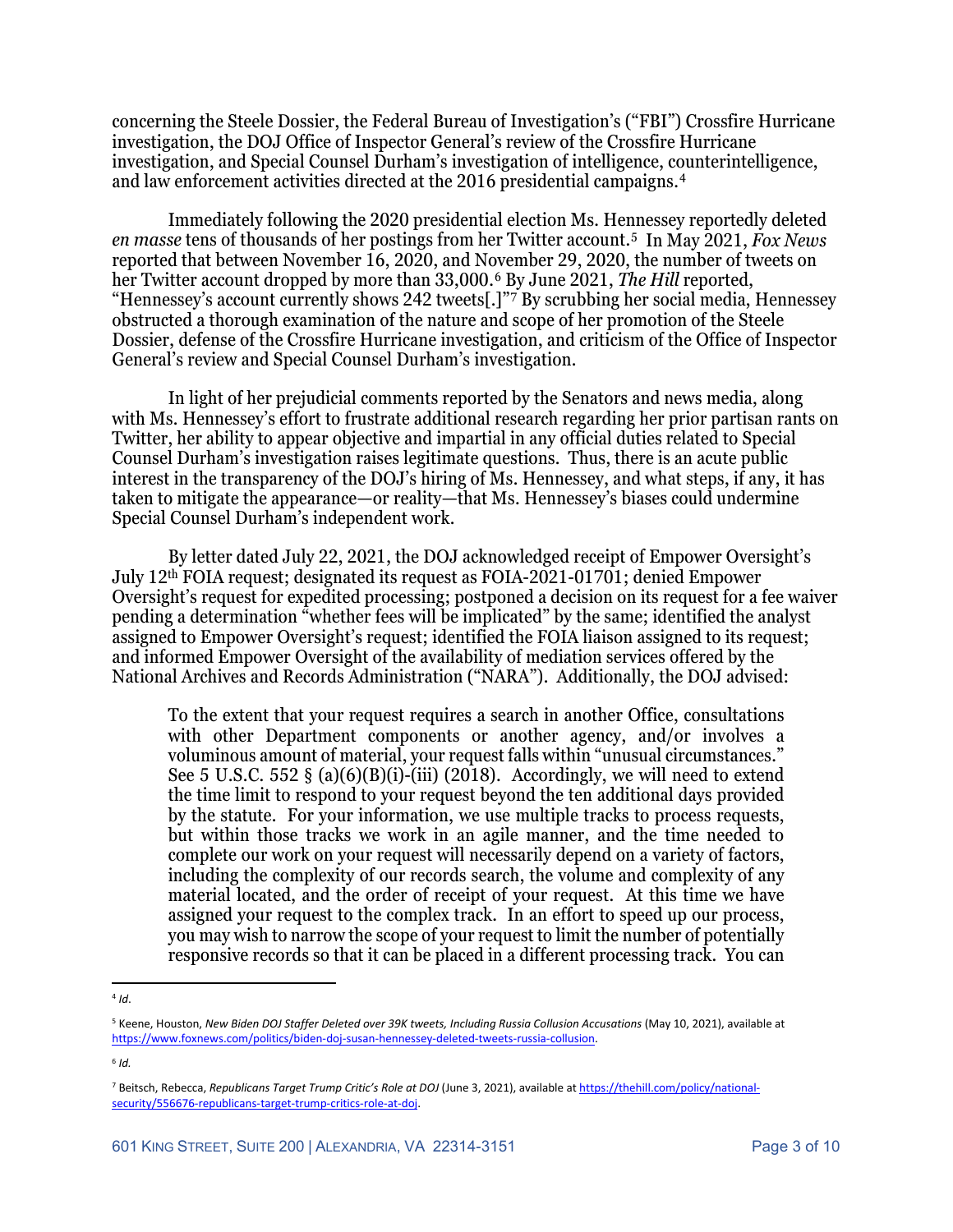also agree to an alternative time frame for processing, should records be located, or you may wish to await the completion of our records search to discuss either of these options.

To date, Empower Oversight has not received any further correspondence concerning its July 12th FOIA request, FOIA-2021-01701.

#### **FOIA Request FOIA-2021-02003**

On August 19, 2021, Empower Oversight filed with the DOJ a FOIA request for records relating to:

1. All records of communications from January 21, 2021 to the present between any personnel in the Special Counsel's Office and personnel in the Office of the Attorney General regarding the Special Counsel's budget for fiscal year 2022.

2. All records of communications from January 21, 2021 to the present between any personnel in the Special Counsel's Office and personnel in the Office of the Deputy Attorney General regarding the Special Counsel's budget for fiscal year 2022.

3. All records of communications from January 21, 2021 to the present among personnel within the Office of the Attorney General and the Office of the Deputy Attorney General regarding the Special Counsel's budget for fiscal year 2022.

Empower Oversight also requested: 1) a waiver of search and duplication fees associated with the DOJ's processing of its FOIA request, and 2) expedited processing.

In support of its FOIA request, Empower Oversight explained that on October 19, 2020, then Attorney General William Barr appointed Mr. Durham, then U.S. Attorney for the District of Connecticut, to serve as Special Counsel to investigate violations of law in connection with intelligence, counterintelligence, or law enforcement activities directed at the 2016 presidential campaigns. As Attorney General Barr stated in a letter to the House and Senate Judiciary Committees, the purpose of the appointment was "to provide [Special Counsel Durham] and his team with the assurance that they could complete their work, without regard to the outcome of the [2020 presidential] election."[8](#page-3-0) The eventual findings and outcome of Special Counsel Durham's investigation are of extreme importance to the public, and one former FBI attorney has already been convicted for his misconduct.<sup>[9](#page-3-1)</sup>

The Special Counsel regulations state that the Special Counsel shall have "the full power and independent authority to exercise all investigative and prosecutorial functions of any United States attorney" and, subject to a few exceptions, "shall determine whether and to what extent to inform or consult with the Attorney General" about the conduct of his investigation.[10](#page-3-2)

<span id="page-3-0"></span><sup>8</sup> Available a[t https://www.judiciary.senate.gov/imo/media/doc/Letter%20re%20Durham%20to%20Hill.pdf.](https://www.judiciary.senate.gov/imo/media/doc/Letter%20re%20Durham%20to%20Hill.pdf)

<span id="page-3-1"></span><sup>9</sup> Phillips, Kristine; Johnson, Kevin, *Ex-FBI Lawyer Clinesmith Pleads Guilty to Falsifying Email in Russia Probe in Durham's First Case* (August 19, 2020), available a[t https://www.usatoday.com/story/news/politics/2020/08/19/ex-fbi-lawyer-kevin-clinesmith-court-1st-durham-case](https://www.usatoday.com/story/news/politics/2020/08/19/ex-fbi-lawyer-kevin-clinesmith-court-1st-durham-case-russia/3393941001/)[russia/3393941001/.](https://www.usatoday.com/story/news/politics/2020/08/19/ex-fbi-lawyer-kevin-clinesmith-court-1st-durham-case-russia/3393941001/)

<span id="page-3-2"></span><sup>10</sup> 28 C.F.R. § 600.6.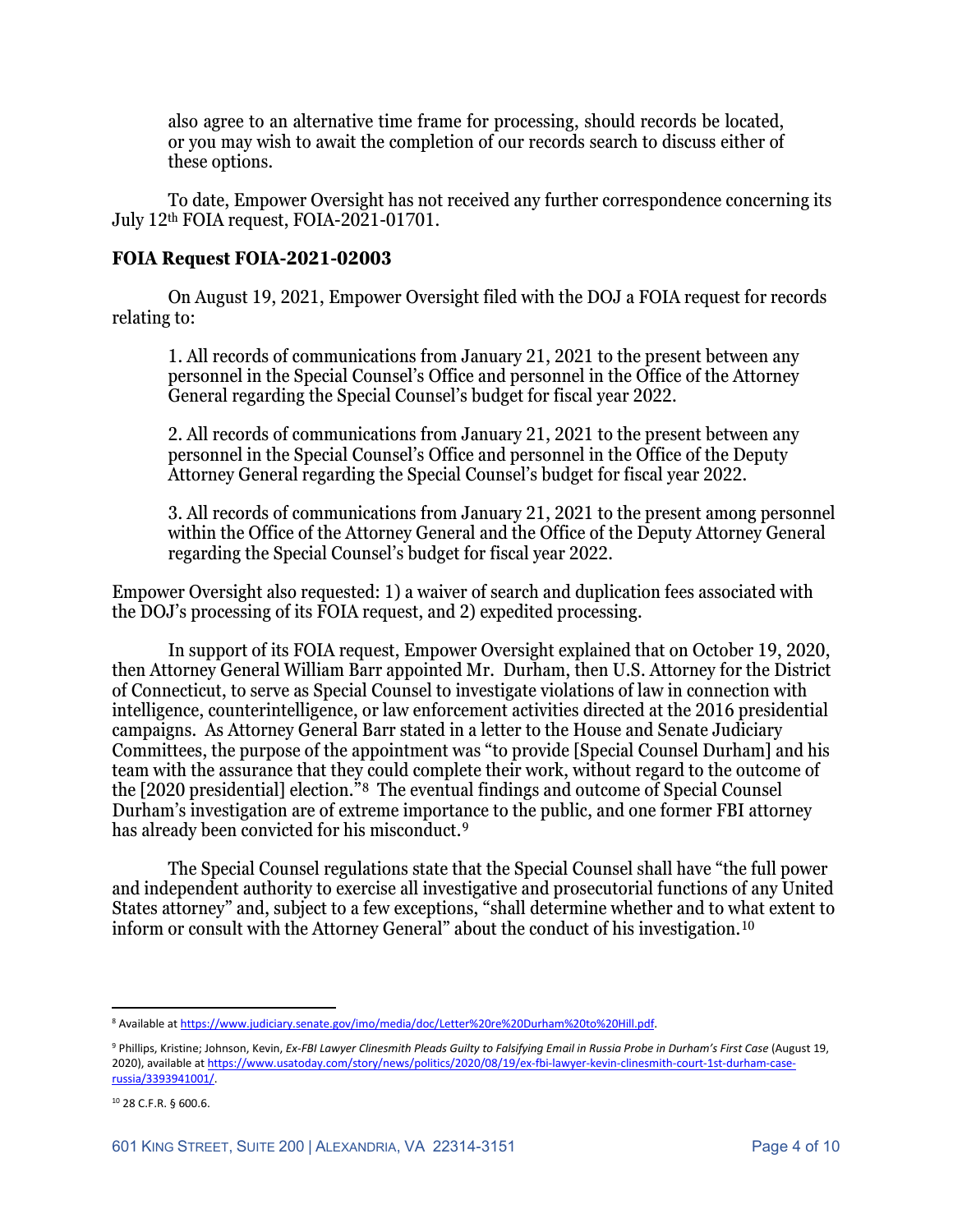Despite the independence envisioned by the DOJ's regulations, there is a means by which the Attorney General can prematurely end a Special Counsel's investigation. The Special Counsel regulations state that "90 days before the beginning of each fiscal year, the Special Counsel shall report to the Attorney General the status of the investigation, and provide a budget request for the following year. The Attorney General shall determine whether the investigation should continue and, if so, establish the budget for the next year."[11](#page-4-0)

When asked during his confirmation hearing whether he would "commit to providing Special Counsel Durham with the staff, resources, funds, and time needed to thoroughly complete the investigation," Attorney General Garland failed to do so.[12](#page-4-1)

As of August 19, 2021 (*i.e.*, the date Empower Oversight filed its FOIA request), the DOJ had not informed the public as to whether Attorney General Garland intended to end prematurely Special Counsel Durham's investigation.[13](#page-4-2) As reported by *The Wall Street Journal*:

The special counsel regulations required Mr. Durham to have reported on the status of the investigation and submitted a proposed budget by July 1 for the next fiscal year that begins in October. Attorney General Merrick Garland could then determine whether the investigation would continue and establish the budget. A Justice Department spokeswoman declined to say whether Mr. Garland has decided to allow Mr. Durham's probe to continue beyond September or approved a budget for the next fiscal year[.][14](#page-4-3)

Further, *The Washington Post* reported that some of the witnesses in Special Counsel Durham's investigation have stated "that Attorney General Merrick Garland should push the special counsel to conclude his work."[15](#page-4-4)

It is vitally important that the public get answers about Attorney General Garland's decision making concerning Special Counsel Durham's budget. Transparency from the DOJ is the only way to ensure public that political appointees in the administration do not improperly interfere with Special Counsel Durham's investigation.

By letter dated August 27, 2021, the DOJ acknowledged receipt of Empower Oversight's August 19th FOIA request; designated its request as FOIA-2021-02003; denied Empower Oversight's request for expedited processing pursuant to the DOJ's regulation at 28 C.F.R. § 16.5(e)(1)(ii), and advised that consideration of the request under 28 C.F.R. § 16.5(e)(1)(iv) remained pending with the Director of Public Affairs; postponed a decision on its request for a

<span id="page-4-0"></span><sup>11</sup> 28 C.F.R. § 600.8(a)(1).

<span id="page-4-1"></span><sup>12</sup> Dunleavy, Jerry, *Merrick Garland Doesn't Promise to Protect Durham Investigation or Release Report* (February 22, 2021), available at [https://www.washingtonexaminer.com/news/grassley-garland-durham-investigation.](https://www.washingtonexaminer.com/news/grassley-garland-durham-investigation)

<span id="page-4-2"></span><sup>&</sup>lt;sup>13</sup> Later, on October 21, 2021, during "his first oversight hearing as attorney general, Mr. Garland told the House Judiciary Committee that the special counsel . . . had his budget approved for another year . . . ." *See*, Benner, Katie, *Garland Parries Pressure from Both Sides in Congressional Testimony* (Updated October 27, 2021), available a[t https://www.nytimes.com/2021/10/21/us/politics/garland-testimony-jan-](https://www.nytimes.com/2021/10/21/us/politics/garland-testimony-jan-6.html)[6.html.](https://www.nytimes.com/2021/10/21/us/politics/garland-testimony-jan-6.html)

<span id="page-4-3"></span><sup>14</sup> Viswanatha, Aruna; Gurman, Sadie, *Durham Probe of What Sparked Russia Investigation Examines FBI Tipsters* (August 13, 2021), available at [https://www.wsj.com/articles/durham-probe-of-what-sparked-russia-investigation-examines-fbi-tipsters-11628857851.](https://www.wsj.com/articles/durham-probe-of-what-sparked-russia-investigation-examines-fbi-tipsters-11628857851)

<span id="page-4-4"></span><sup>15</sup> Zapotosky, Matt; Hamburger, Tom, *Durham Grand Jury Explores Theory Someone Presented FBI with Fabricated Evidence in 2016 Russia Probe* (August 17, 2021), available a[t https://www.washingtonpost.com/national-security/john-durham-investigation/2021/08/17/9131b1f4](https://www.washingtonpost.com/national-security/john-durham-investigation/2021/08/17/9131b1f4-fecd-11eb-a664-4f6de3e17ff0_story.html) [fecd-11eb-a664-4f6de3e17ff0\\_story.html;](https://www.washingtonpost.com/national-security/john-durham-investigation/2021/08/17/9131b1f4-fecd-11eb-a664-4f6de3e17ff0_story.html) *see*, Chaitin, Daniel, *Witnesses Grouse About Garland's Handling of Durham Inquiry: Report* (August 18, 2021), available a[t https://www.washingtonexaminer.com/news/merrick-garland-john-durham-inquiry-witnesses.](https://www.washingtonexaminer.com/news/merrick-garland-john-durham-inquiry-witnesses)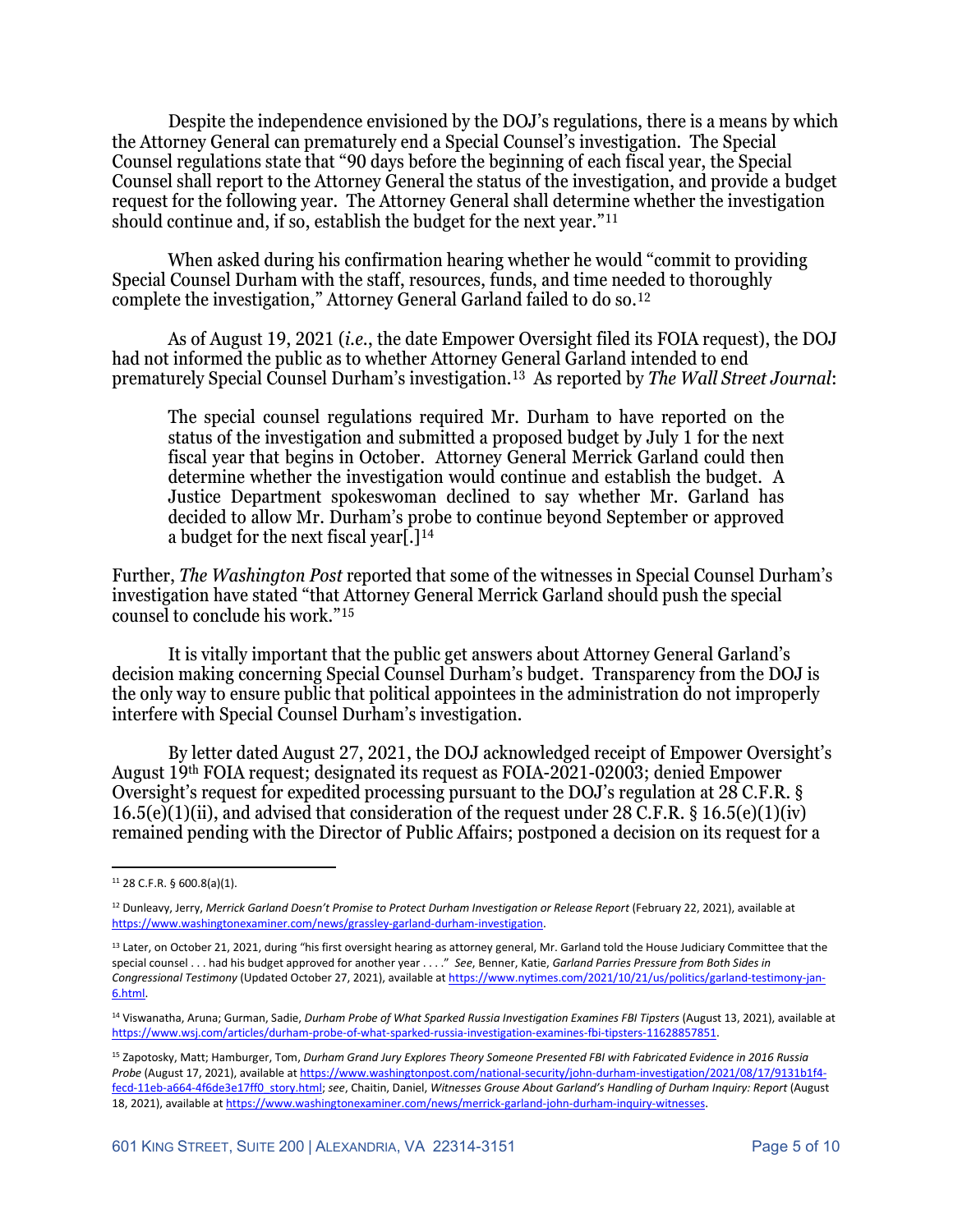fee waiver pending a determination "whether fees will be implicated" by the same; identified the analyst assigned to Empower Oversight's request; identified the FOIA liaison assigned to its request; and informed Empower Oversight of the availability of mediation services offered by the NARA. Additionally, the DOJ advised:

To the extent that your request requires a search in another Office, consultations with other Department components or another agency, and/or involves a voluminous amount of material, your request falls within "unusual circumstances." See 5 U.S.C. 552 § (a) $(6)(B)(i)$ -(iii) (2018). Accordingly, we will need to extend the time limit to respond to your request beyond the ten additional days provided by the statute. For your information, we use multiple tracks to process requests, but within those tracks we work in an agile manner, and the time needed to complete our work on your request will necessarily depend on a variety of factors, including the complexity of our records search, the volume and complexity of any material located, and the order of receipt of your request. At this time we have assigned your request to the complex track. In an effort to speed up our process, you may wish to narrow the scope of your request to limit the number of potentially responsive records so that it can be placed in a different processing track. You can also agree to an alternative time frame for processing, should records be located, or you may wish to await the completion of our records search to discuss either of these options.

By letter dated September 2, 2021, the DOJ denied Empower Oversight's request for expedited processing pursuant to the DOJ's regulation at 28 C.F.R. § [16](#page-5-0).5(e)(1)(iv).<sup>16</sup> To date, Empower Oversight has not received any further correspondence concerning its August 19th FOIA request, FOIA-2021-02003.

#### **Analysis**

During his confirmation hearing, on February 22, 2021, Attorney General Garland stated that he is "very much committed to transparency and to explaining Justice Department decision making."[17](#page-5-1) However, it is now clear that the DOJ will not promptly complete its response to Empower Oversight's request, and the ambiguous—intentional or otherwise—form letters that the DOJ sent to it on July 22nd and August 27th raise serious questions concerning the DOJ's commitment to being transparent<sup>[18](#page-5-2)</sup> and satisfying its obligations under the FOIA.

<span id="page-5-0"></span><sup>16</sup> Interestingly, the DOJ's September 2<sup>nd</sup> letter repeated the information conveyed in its August 27<sup>th</sup> letter concerning "unusual circumstances;" the assignment of an analyst and a FOIA liaison; the DOJ's multitrack processing; the placement of Empower Oversight's request in the "complex"—slow—track; the postponement of a decision on Empower Oversight's request for a fee waiver; and the availability of mediation services offered by the NARA. Indeed, the above-quoted "unusual circumstances" text that appears in both the July 22<sup>nd</sup> and August 27<sup>th</sup> letters from the DOJ also appears verbatim in the September 2<sup>nd</sup> letter.

<span id="page-5-1"></span><sup>17</sup> United States Senate, *Committee on the Judiciary: The Nomination of the Honorable Merrick Brian Garland to be the Attorney General of the United States: Day 1*, at approximately 1:21:45, (February 22, 2021), available at [https://www.judiciary.senate.gov/meetings/the-nomination](https://www.judiciary.senate.gov/meetings/the-nomination-of-the-honorablemerrick-brian-garland-to-be-attorney-general-of-the-united-states-day-1)[of-the-honorablemerrick-brian-garland-to-be-attorney-general-of-the-united-states-day-1.](https://www.judiciary.senate.gov/meetings/the-nomination-of-the-honorablemerrick-brian-garland-to-be-attorney-general-of-the-united-states-day-1)

<span id="page-5-2"></span><sup>&</sup>lt;sup>18</sup> Timeliness is an important aspect of transparency. As David T. Barstow—winner of four Pulitzer Prizes—has noted, Federal government officials sometimes misuse the FOIA to buy "themselves months if not years of delay and obstruction. It doesn't matter that what [is sought] is completely and obviously a public record and that someday a judge will ultimately order them to release the documents. . . ." They calculate that the requester will get the message and just go away, which puts a premium on "elevating the importance of access, of authorized leaks, of journalists currying favor with the right government officials to get information and to get information quickly. . . ." "Simply put, if journalists cannot rely on being able to go to source documents in a reasonably fast way, they are in a terribly weakened position when it comes to actually dealing day-in and day-out with high government officials." Barstow, David T., *The Freedom of Information Act and the Press:*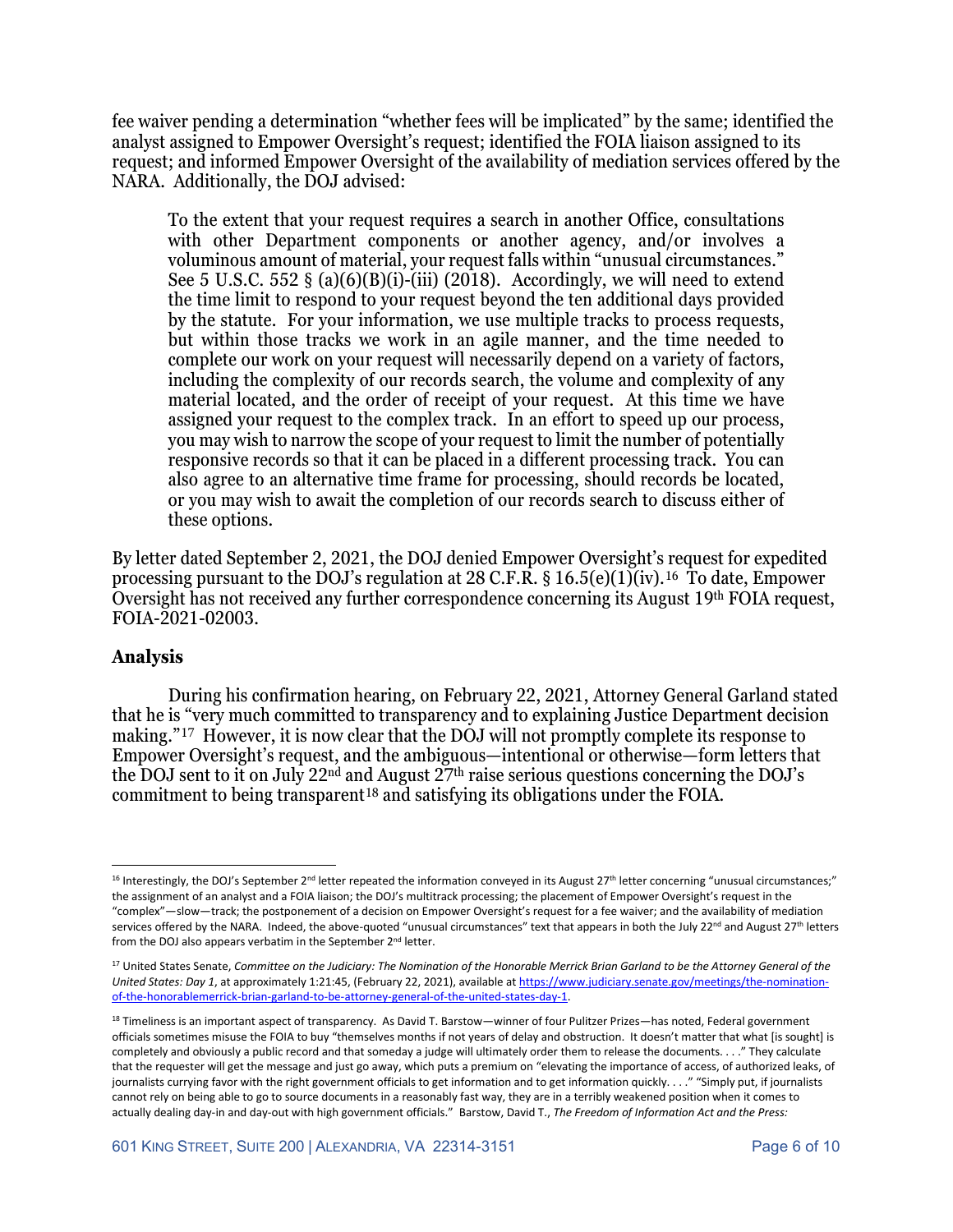#### The Controlling Provisions of the FOIA

In relevant part, Subsection a(6) of the FOIA requires agencies to make determinations on FOIA requests, and to notify the requesters of such determinations, within 20 business days, unless "unusual circumstances" exist (*i.e.*, "[i]n unusual circumstances") and the agencies provide the requesters with written notice "setting forth the unusual circumstances for such extension and the date on which a determination is expected to be dispatched," as follows:

**(6)**

**(A)** Each agency, upon any request for records made under paragraph (1), (2), or (3) of this subsection, shall—

**(i)** determine within 20 days (excepting Saturdays, Sundays, and legal public holidays) after the receipt of any such request whether to comply with such request and shall immediately notify the person making such request of—

**(I)** such determination and the reasons therefor;

**(II)** the right of such person to seek assistance from the FOIA Public Liaison of the agency; and

**(III)** in the case of an adverse determination—

**(aa)** the right of such person to appeal to the head of the agency, within a period determined by the head of the agency that is not less than 90 days after the date of such adverse determination; and

**(bb)** the right of such person to seek dispute resolution services from the FOIA Public Liaison of the agency or the Office of Government Information Services; and

\* \* \*

**(B)**

**(i)** In unusual circumstances as specified in this subparagraph, the time limits prescribed in either clause (i) or clause (ii) of subparagraph (A) may be extended by written notice to the person making such request setting forth the unusual circumstances for such extension and the date on which a determination is expected to be dispatched….[19](#page-6-0)

*Obstruction or Transparency?*, Social Research, An International Quarterly, pp. 805 – 806 (Fall of 2010), available at [https://www.jstor.org/stable/40972290?read-now=1&seq=1#page\\_scan\\_tab\\_contents.](https://www.jstor.org/stable/40972290?read-now=1&seq=1#page_scan_tab_contents)

<span id="page-6-0"></span><sup>19</sup> 5 U.S.C. § 552(a)(6).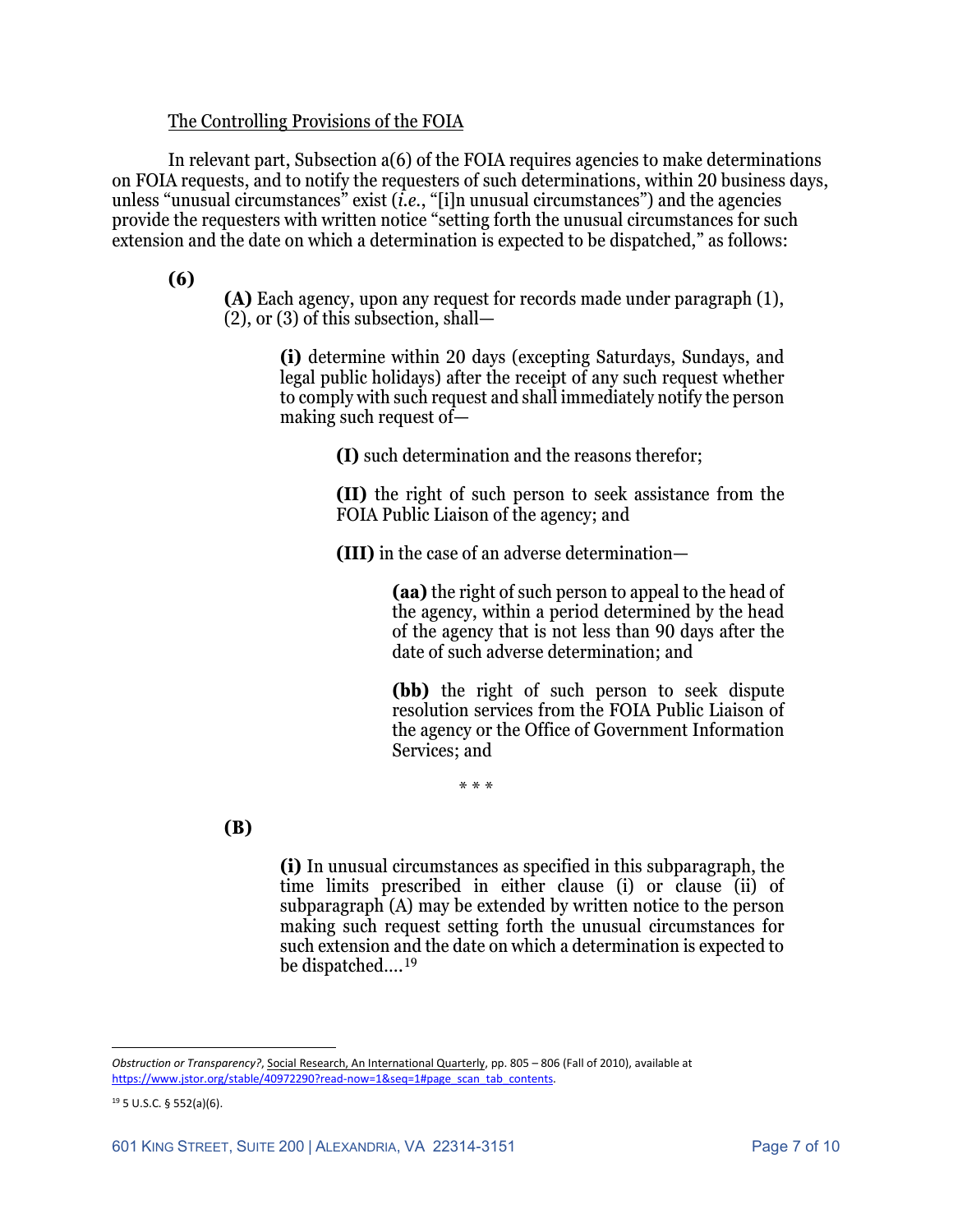For purposes of the FOIA, "unusual circumstances" are limited to the need to search for and collect the records from facilities or establishments that are separate from the office processing the request; to search for, collect, and appropriately examine a voluminous amount of records; or to consult with another agency, or two or more components of the same agency, that has a substantial interest in the determination on the records request.[20](#page-7-0)

The extension of the 20 business day deadline because of "unusual circumstances" is confined to no more than 10 additional business days, unless the agency notifies the requester that it cannot process the FOIA request within 30 business days and provides the requester with the an opportunity to narrow the scope of his/her/its request so that it may be processed within the deadline, or arrange an alternative time period for processing, as follows:

# **(B)**

**(i)** …No such notice shall specify a date that would result in an extension for more than ten working days, except as provided in clause (ii) of this subparagraph.

**(ii)** With respect to a request for which a written notice under clause (i) extends the time limits prescribed under clause (i) of subparagraph (A), the agency shall notify the person making the request if the request cannot be processed within the time limit specified in that clause and shall provide the person an opportunity to limit the scope of the request so that it may be processed within that time limit or an opportunity to arrange with the agency an alternative time frame for processing the request or a modified request. To aid the requester, each agency shall make available its FOIA Public Liaison, who shall assist in the resolution of any disputes between the requester and the agency, and notify the requester of the right of the requester to seek dispute resolution services from the Office of Government Information Services. Refusal by the person to reasonably modify the request or arrange such an alternative time frame shall be considered as a factor in determining whether exceptional circumstances exist for purposes of subparagraph  $(C)$ ....<sup>[21](#page-7-1)</sup>

If an agency fails to comply with the applicable FOIA deadlines, then the requester "shall be deemed to have exhausted his administrative remedies" and may seek judicial review.[22](#page-7-2)

The DOJ's July 22<sup>nd</sup> and August 27<sup>th</sup> Letters Do Not Explicitly State the Existence of "Unusual Circumstances" that Prevent It from Complying with the FOIA's 20 Business Day Deadline for Rendering a Determination

The DOJ's July 22<sup>nd</sup> and August 27<sup>th</sup> letters (and its September 2<sup>nd</sup> letter, for that matter) appear to be form letters. More importantly, they do not expressly state that "unusual circumstances" exist. Rather, in keeping with nature of form letters and their frequent

<span id="page-7-0"></span><sup>20</sup> 5 U.S.C. § 552(a)(6)(B)(iii).

<span id="page-7-1"></span><sup>21</sup> 5 U.S.C. § 552(a)(6); *see also*, 28 C.F.R. § 16.5(c).

<span id="page-7-2"></span><sup>22</sup> 5 U.S.C. § 552(a)(6)(C)(i).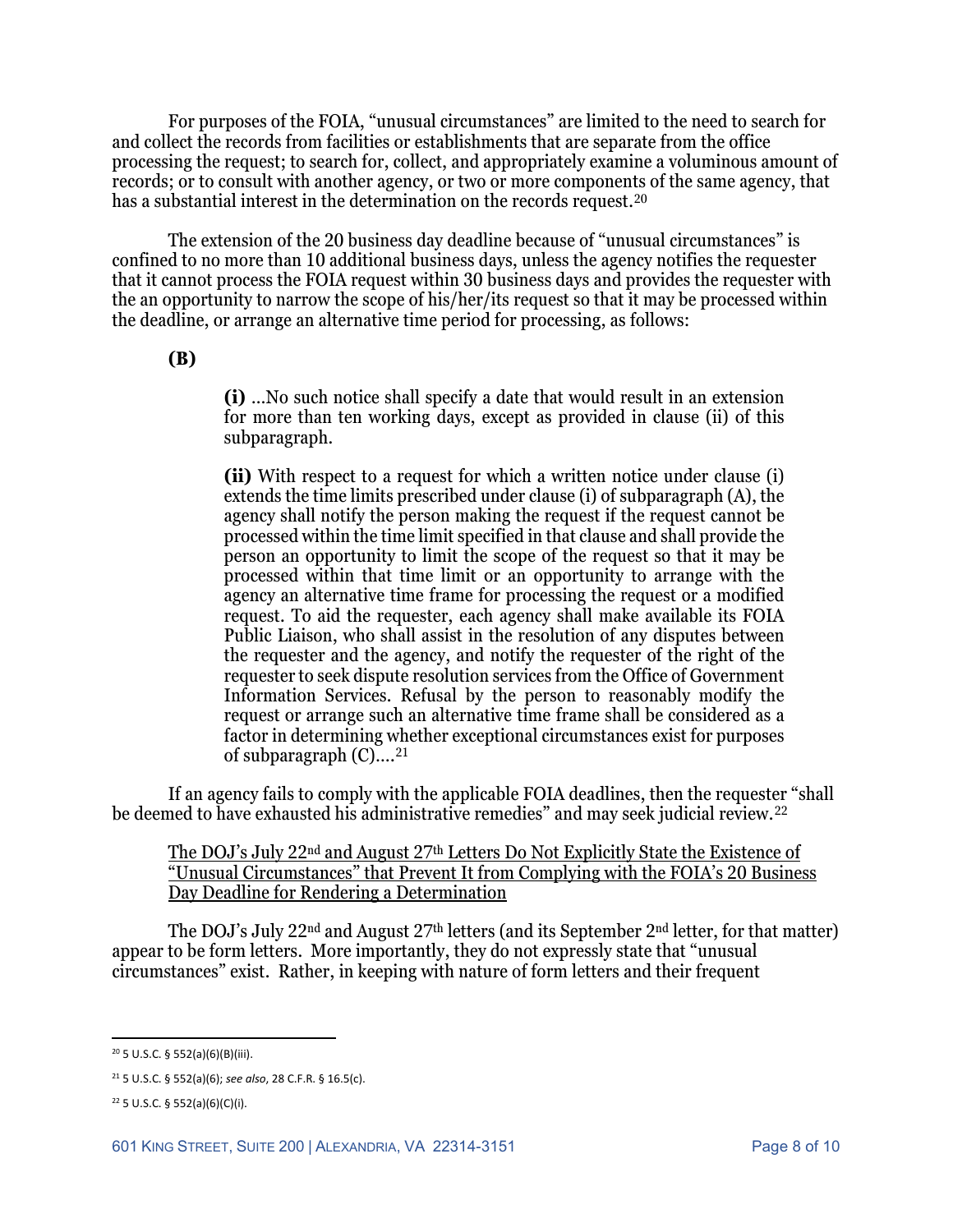unsuitability for differing factual scenarios, the operative language of the letters is strikingly ambiguous—perhaps intentionally so.

Citing and paraphrasing the definition of "unusual circumstances" under the FOIA, the acknowledgement letters that the DOJ transmitted to Empower Oversight on July 22nd and August 27th state:

**To the extent that** your request requires a search in another Office, consultations with other Department components or another agency, **and/or** involves a voluminous amount of material, your request falls within "unusual circumstances." See 5 U.S.C. 552 § (a) $(6)(B)(i)$ -(iii) (2018). Accordingly, we will need to extend the time limit to respond to your request beyond the ten additional days provided by the statute. (Emphasis added.)

One reasonable interpretation of the operative language of the acknowledgement letters is that **if** either of Empower Oversight's FOIA requests implicate either of the three actions that qualify as "unusual circumstances" under the FOIA, **then** such request "falls within 'unusual circumstances,'" and "[a]ccordingly" the DOJ will avail itself of the benefits of identifying an extant "unusual circumstance." In other words—without actually finding the existence of "unusual circumstances," which would allow the DOJ to extend the 20 business day deadline for rendering a "determination" on an Empower Oversight FOIA request to 30 business days—the DOJ appropriates the benefits of such a finding. And then, DOJ effectively renders FOIA's deadline for making a "determination" null and void, pending Empower Oversight's agreement to narrow its FOIA request to the DOJ's satisfaction or acceptance of an alternative timeframe for processing.

An alternative interpretation of the operative language of the acknowledgement letters is that **because** Empower Oversight's FOIA requests implicate one or more of the three actions that qualify as "unusual circumstances," such circumstances exist, and "[a]ccordingly" the DOJ will avail itself of the benefits of identifying an extant "unusual circumstance."

One problem with the latter interpretation is that the DOJ does not expressly identify which of the three actions that qualify as "unusual circumstances" that it claims exist(s) in this case. And this deficiency is accentuated by the DOJ's use of "and/or," as opposed to "and," in its paraphrasing of the three activities that qualify as "unusual circumstances" under the FOIA (*i.e.*, "search in another Office, consultations with other Department components or another agency, and/or involves a voluminous amount of material"). This verbiage supports a reasonable inference that the DOJ had not actually identified existing "unusual circumstances" when it transmitted its letters. Otherwise, it would have chosen "and" as the appropriate conjunction for the operative text, if more than one of the three activities existed. It is unlikely that the conjunction "or" would ever be appropriate. No conjunction is necessary if only one activity is present, and the conjunction "and" is appropriate if multiple activities exist. Whereas, the use of the conjunction "or" communicates that the DOJ is uncertain about the existence of one or more activities to which it alludes.

As the DOJ points out in its guidance for itself and other Federal agencies that respond to FOIA requests, responders must process such requests within 20 business days unless they issue a "written notice to the requester 'setting forth the unusual circumstances for such extension and